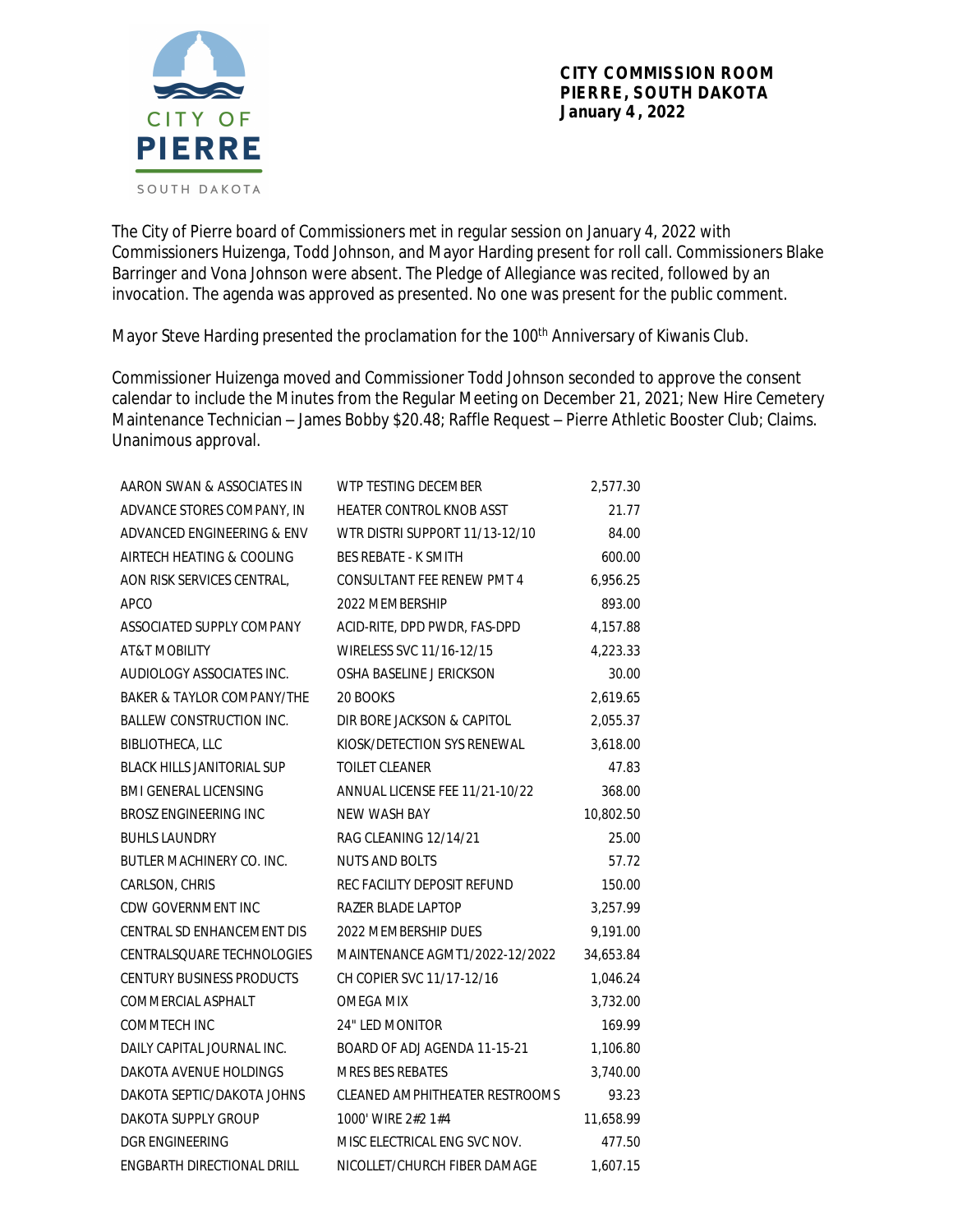| FARNAMS                              | RTN TRAILER BALL                     | 211.48     |
|--------------------------------------|--------------------------------------|------------|
| FERDING ELECTRIC INC.                | WTR DEPT WELL GENERATOR OUTLET       | 2,817.78   |
| <b>FERGUSON WATERWORKS</b>           | 3 - 3" GV WEDGES                     | 509.64     |
| FISCHER, ROUNDS & ASSOC. I           | <b>INTACT PACKAGE RENEWAL 2022</b>   | 20,665.00  |
| <b>FLOYD'S TRUCK CENTER</b>          | FILTER YHD *D                        | 123.61     |
| <b>FOSTER RENTALS</b>                | REIMB FOR HYDRANT REPLACEMENT        | 2,423.47   |
| FRIMAN OIL AND GAS INC               | ELECTRIC - 30#LP GAS                 | 640.85     |
| GALLS, LLC                           | <b>BOOTS</b>                         | 191.37     |
| <b>GENERAL TRAFFIC CONTROLS I</b>    | <b>GRIDSMART CAMERA DETECT EQUIP</b> | 15,390.00  |
| <b>GRAHAM TIRE COMPANY INC</b>       | OIL CHANGE, ROTORS CAR #3            | 1,565.51   |
| GROSSENBURG IMPLEMENT INC            | <b>CONSTR YELLOW PAINT</b>           | 41.18      |
| <b>HACH COMPANY</b>                  | <b>FLUORIDE STD SOLN</b>             | 239.41     |
| HARRINGTON, JEN                      | REC FACILITY DEPOSIT REFUND          | 150.00     |
| <b>HAWKINS INC</b>                   | AZONE, CHLORINE                      | 2,757.58   |
| HDR ENGINEERING INC                  | LANDFILL EXPANSION 10/8-11/20        | 4,361.25   |
| <b>HOGENS HARDWARE HANK</b>          | <b>ODOR AIR MAGNETS</b>              | 20.96      |
| <b>HOOK-FAST SPECIALTIES</b>         | NAME BARS W/SERVICE AWARD            | 96.91      |
| INDUCTIVE AUTOMATION LLC             | PRIORITYCARE SUPPORT 2022            | 4,534.80   |
| <b>JC OFFICE SUPPLIES</b>            | <b>ENVELOPES</b>                     | 291.20     |
| JC PRINTING INC.                     | 2022 GOLF SEASON CONTRACTS           | 325.00     |
| KIMBALL MIDWEST                      | 16-14 FAST HS, MAXI-LINK, ECT.       | 277.78     |
| LAWRENCE & SCHILLER, INC             | PBID-21 SHOULDER DIG & SOC MED       | 6,826.24   |
| LEADSONLINE                          | <b>INVESTIGATION SYS PKG RENEWAL</b> | 1,965.24   |
| LEWIS AND CLARK TRAIL HERI           | 2022 MEMBERSHIP                      | 100.00     |
| LYLE SIGNS INC.                      | 2 ALUM SIGNS                         | 66.58      |
| M & R SIGNS                          | COMMUNITY GARDEN SIGN                | 384.00     |
| MACQUEEN EQUIPMENT, LLC              | 4XR MULTIGAS DETECTOR                | 1,822.76   |
| MENARDS, INC                         | EXT CORD, CHRISTMAS LIGHTS           | 698.69     |
| MIDWEST RADIO CORPORATION            | DECEMBER 2021 ADVERTISING            | 90.00      |
| MIDWEST TAPE                         | RTN AUDIO BOOK                       | 373.64     |
| <b>MIDWEST TURF &amp; IRRIGATION</b> | PVC CPLR, SCH40 BUSH, HOSE           | 575.18     |
| MIDWESTERN MECHANICAL INC            | AIR HANDLING UNIT AQUATIC CTR        | 177,494.00 |
| MINNESOTA MUNICIPAL UTILIT           | 2022 ASSOCIATE MEMBERSHIP DUES       | 395.00     |
| MISSOURI RIVER ENERGY SERV           | 73 SCHOOL KITS                       | 1,604.91   |
| MISSOURI SHORES DOMESTIC V           | 2022 FUNDING                         | 6,500.00   |
| MONTANA-DAKOTA UTILITIES C           | 3431 AIRPORT SVC 11/18-12/20         | 13,554.99  |
| MOTOROLA SOLUTIONS INC               | RADIO CONSOLE-80% OF CONTRACT        | 107,610.40 |
| NATIONAL EMER. NUMBER ASSO           | 2022 MEMBERSHIP FEE                  | 700.00     |
| NEWSBANK INC                         | ANNUAL SUBSCRIPTION 2/22-1/23        | 2,797.00   |
| NORTHWEST PIPE FITTINGS              | <b>VENT FLOAT KIT</b>                | 36.94      |
| O'REILLY AUTO ENTERPRISES,           | ANTIFREEZE                           | 7.58       |
| OAHE ELECTRIC COOP INC.              | RANGE SERVICE 11/1-12/1              | 457.37     |
| OAHE GLASS INC                       | 7.03 SQ FT CLEAR GLASS               | 21.79      |
| OVERHEAD DOOR COMPANY INC            | SERVICE DOOR AT LANDFILL             | 188.78     |
| PIERRE AREA REFERRAL                 | 2022 FUNDING                         | 16,000.00  |
| PIERRE AUTO PARTS INC                | OT PARKING IMPOUND SEPT-DEC          | 990.00     |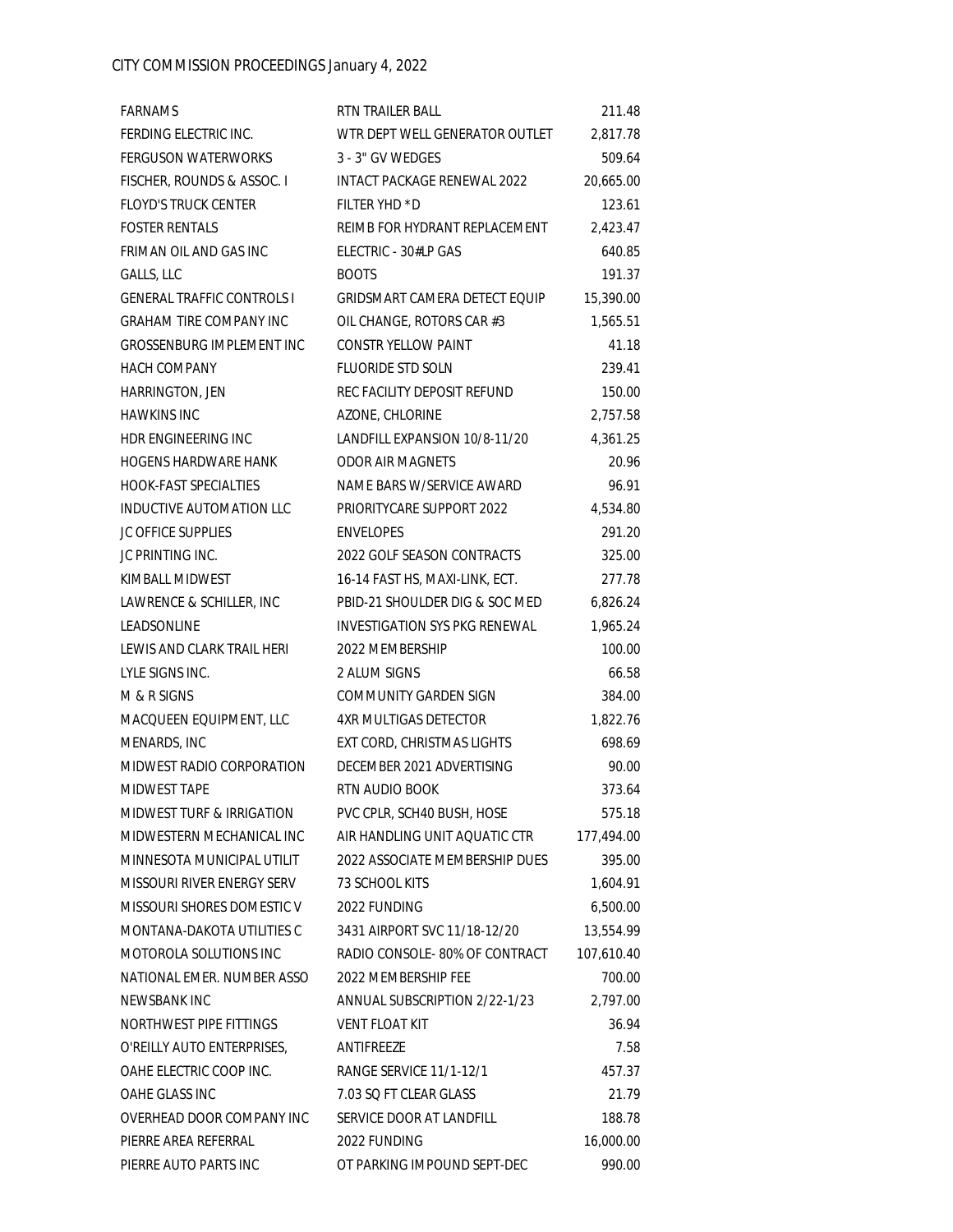| POWER PLAN                    | <b>BRACKET, STEP</b>           | 336.73     |
|-------------------------------|--------------------------------|------------|
| REES COMMUNICATION            | LINE KIT, CONNECTOR, BRACKET   | 40.50      |
| ROADCAP, LINDA                | <b>BRIGHT ENERGY REBATE</b>    | 1,325.00   |
| ROBY, QUINTAL & EVERSON       | AIR HANDLING UNIT AQUATIC CTR  | 5,400.00   |
| RURAL ELECTRIC SUPPLY COOP    | 1/0 AL SOL INS                 | 119,744.39 |
| SD AIRPORT MANAGEMENT ASSO    | 2022 MEMBERSHIP DUES           | 25.00      |
| SD ASSOCIATION OF CODE ENF    | 2022 MEMBERSHIP DUES           | 40.00      |
| SD BUILDING OFFICIALS' ASS    | 2022 MEMBERSHIP DUES           | 60.00      |
| SD CITY MANAGERS' ASSOCIAT    | 2022 MEMBERSHIP DUES           | 150.00     |
| SD DEPT OF CORRECTIONS        | SOLEM BUILINDG NOVEMBER        | 1,558.98   |
| SD DEPT OF HEALTH - LAB       | WATER TESTING 11/30-12/10      | 380.00     |
| SD DEPT OF TRANSPORTATION     | <b>ADMIN - FUEL OCT-NOV</b>    | 8,266.98   |
| SD ELECTRICAL COUNCIL         | 2022 DUES R NEWLING            | 80.00      |
| SD FIREFIGHTERS ASSOCIATIO    | 2022 MEMBERSHIP DUES 74 PEOPLE | 1,850.00   |
| SD GOV'T FINANCE OFFICERS     | 3 - 2022 MEMBERSHIP DUES       | 100.00     |
| SD GOVERNMENTAL HUMAN RESO    | 2022 MEMBERSHIP DUES           | 25.00      |
| SD MUNICIPAL ELECTRIC ASSO    | 2022 MEMBERSHIP DUES           | 10,048.00  |
| SD MUNICIPAL LEAGUE INC.      | 2022 MEMBERSHIP DUES           | 7,601.24   |
| SD MUNICIPAL STREET MAINTE    | 2022 MEMBERSHIP DUES           | 35.00      |
| SD ONE CALL                   | NOVEMBER MESSAGE FEES          | 126.00     |
| SD POLICE CHIEFS' ASSOCIAT    | 2022 MEMBERSHIP DUES           | 164.73     |
| SD SOCIETY OF FIRE SERVICE    | ATS ONLINE VIDEOS SUBSCRIPTION | 30.00      |
| SD WATER & WASTEWATER ASSN    | 2022 MEMBERSHIP WTR & WWTP     | 90.00      |
| SDML WORKERS COMP FUND        | 2022 RENEWAL WORK COMP         | 188,216.00 |
| SENDIO TECHNOLOGIES, INC      | USER LICENSE RENEW 12/21/12/22 | 4,578.64   |
| SERVALL UNIFORM & LINEN       | STREET - MOPS, MATS            | 185.97     |
| SIMPLIFY COMPLIANCE LLC       | UPPER MIDWEST EMPLOYMENT LAW   | 511.00     |
| SKARSHAUG TESTING LAB INC     | 9 PR GLOVES                    | 109.18     |
| SMALL ENGINE HOUSE            | 2 - BRUSHCUTTERS               | 1,947.99   |
| SMITHCO MFG INC               | <b>HOT SHIFT WET KIT</b>       | 25,990.00  |
| SOEHL ELECTRONICS INC         | 5 - MICORPHONES & ANTENNAS     | 540.20     |
| STANEK CONSTRUCTORS, INC.     | WWTP IMPROV. APP #5            | 312,603.22 |
| STAPLES ADVANTAGE             | PENS, PLANNER                  | 110.67     |
| SUPERIOR TECH PRODUCTS        | TORO BEDKNIFE, SCREWS          | 529.27     |
| <b>TITAN MACHINERY</b>        | O-RING                         | 2.55       |
| TODD, GARY                    | <b>DIESEL TREAT</b>            | 174.00     |
| TORO COMPANY - NSN/THE        | JANUARY 2022 OPTIMUM MONTHLY   | 278.00     |
| USGA CLUB MEMBERSHIP          | 2022 MEMBERSHIP C. HAYN        | 150.00     |
| VENTURE COMMUNICATIONS COO    | LANDFILL SVC 12/12-1/11        | 103.95     |
| WEGNER AUTO CO.               | REPLACED HOSE CAR #3           | 217.89     |
| WEGNER, JIM                   | <b>BRIGHT ENERGY REBATE</b>    | 200.00     |
| <b>WESCO DISTRIBUTION INC</b> | 48 - LED POST TOPS             | 22,752.00  |
| WEST CENTRAL ELECTRIC COOP    | 190 LIGHTS 11/1-12/1           | 199.64     |
| WW TIRE SERVICE INC           | <b>GOLF CART FLAT REPAIR</b>   | 25.98      |
| ZANDER AUTO PARTS             | RTN AIRDRY REPAIR KIT - CORE   | 1,413.46   |